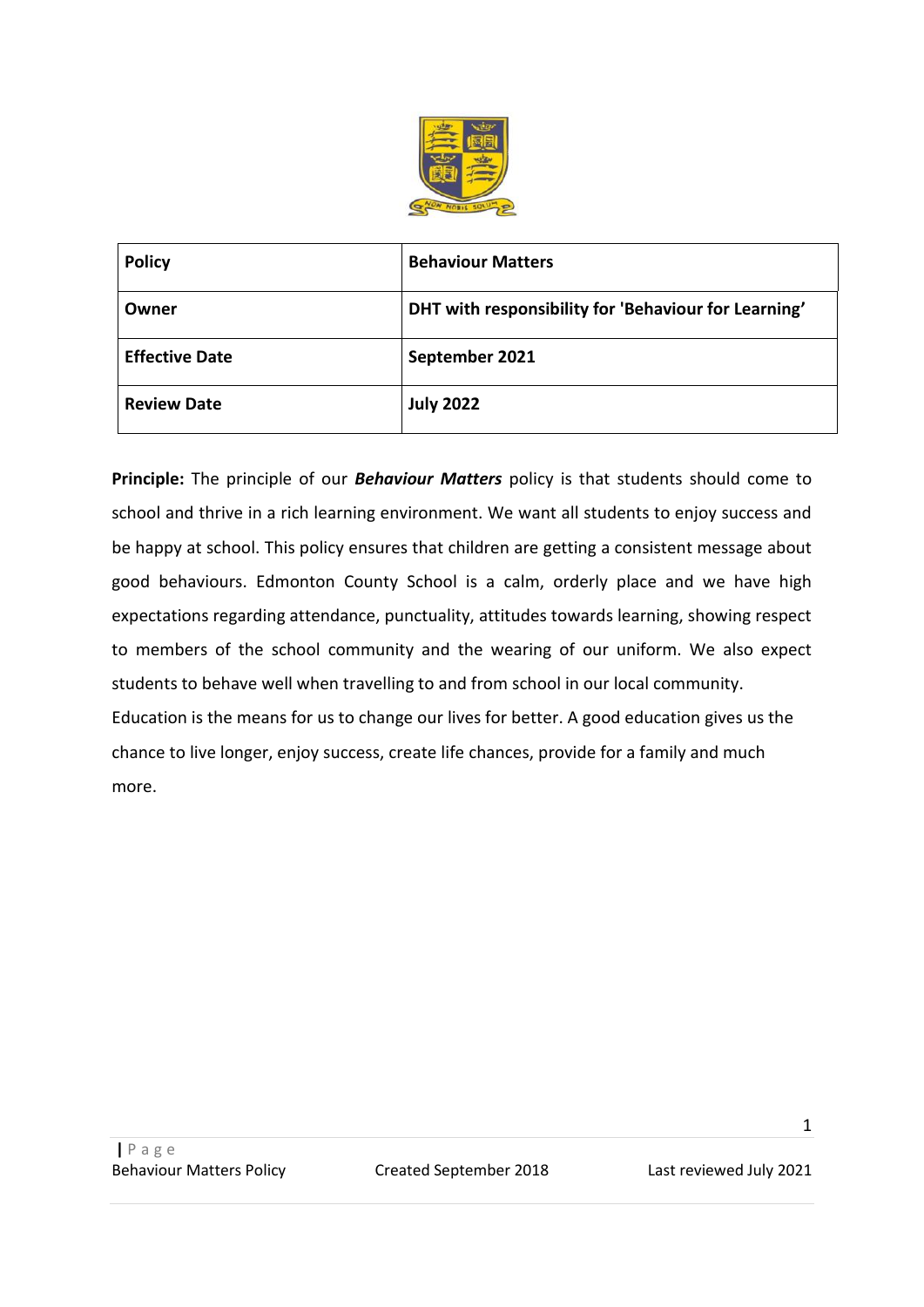## **Contents**

| Page 2  | Principles                           |
|---------|--------------------------------------|
| Page 3  | Code of Conduct                      |
| Page 4  | Daily expectations                   |
| Page 6  | Mobile phones                        |
| Page 7  | <b>Rewards and Sanctions</b>         |
| Page 10 | Independent Learning and Homework    |
| Page 11 | <b>Exclusions</b>                    |
| Page 12 | Anti-Bullying                        |
|         | Uniform                              |
|         | Peer-on-Peer abuse                   |
| Page 13 | <b>Reporting Concerns - Students</b> |
| Page 14 | <b>Parental Concerns</b>             |
|         | <b>Meetings</b>                      |
| Page 18 | Coronavirus Adendum                  |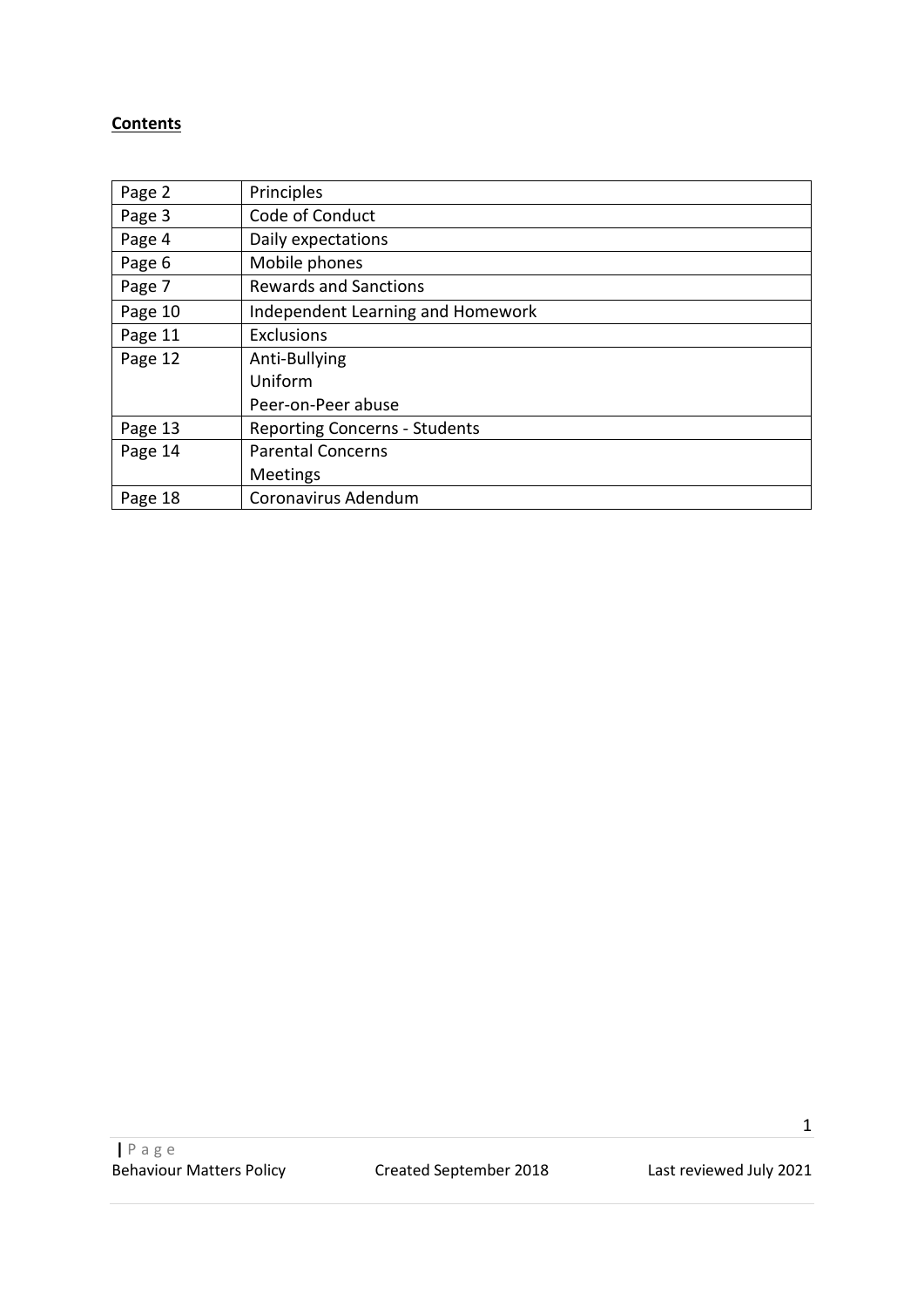### **Edmonton County School 'Code of Conduct'**

In order for students to derive maximum benefit from school, we expect students to follow a 'Code of Conduct' which states that: "*Every member of the school community has the right to feel that they are in a safe and secure environment. Teachers have the right to teach, and students have the right to learn."*

### **All students agree to:**

- Attend school punctually
- Wear the correct uniform at all times
- Behave in a manner that shows respect for the community and for one another
- Work hard and enable others to work hard too
- Work cooperatively and to the best of their ability
- Do as they are asked and behave with dignity at all times
- Follow instructions the first time, every time
- Treat members of the wider local community with respect and consideration.

### **The school has 7 'Good Behaviours' that students are expected to 'show' at all times:**

- 1. Show me that you are ready to come into the classroom
- 2. Show me that you are ready for learning
- 3. Show me that you are listening (once the lesson starts and teacher instructs)
- 4. Show me that you are following instructions the first time, every time
- 5. Show me that it is your turn to speak
- 6. (For group work) Show me that you are listening to each other
- 7. Show me that you are (at the end of the lesson) ready to leave the room.

### **There are four behaviours that are unacceptable:**

- 1. Causing teaching and learning to be interrupted
- 2. Verbal abuse of another person
- 3. Physical assault of another person
- 4. Anti-social behaviour in the school or the community.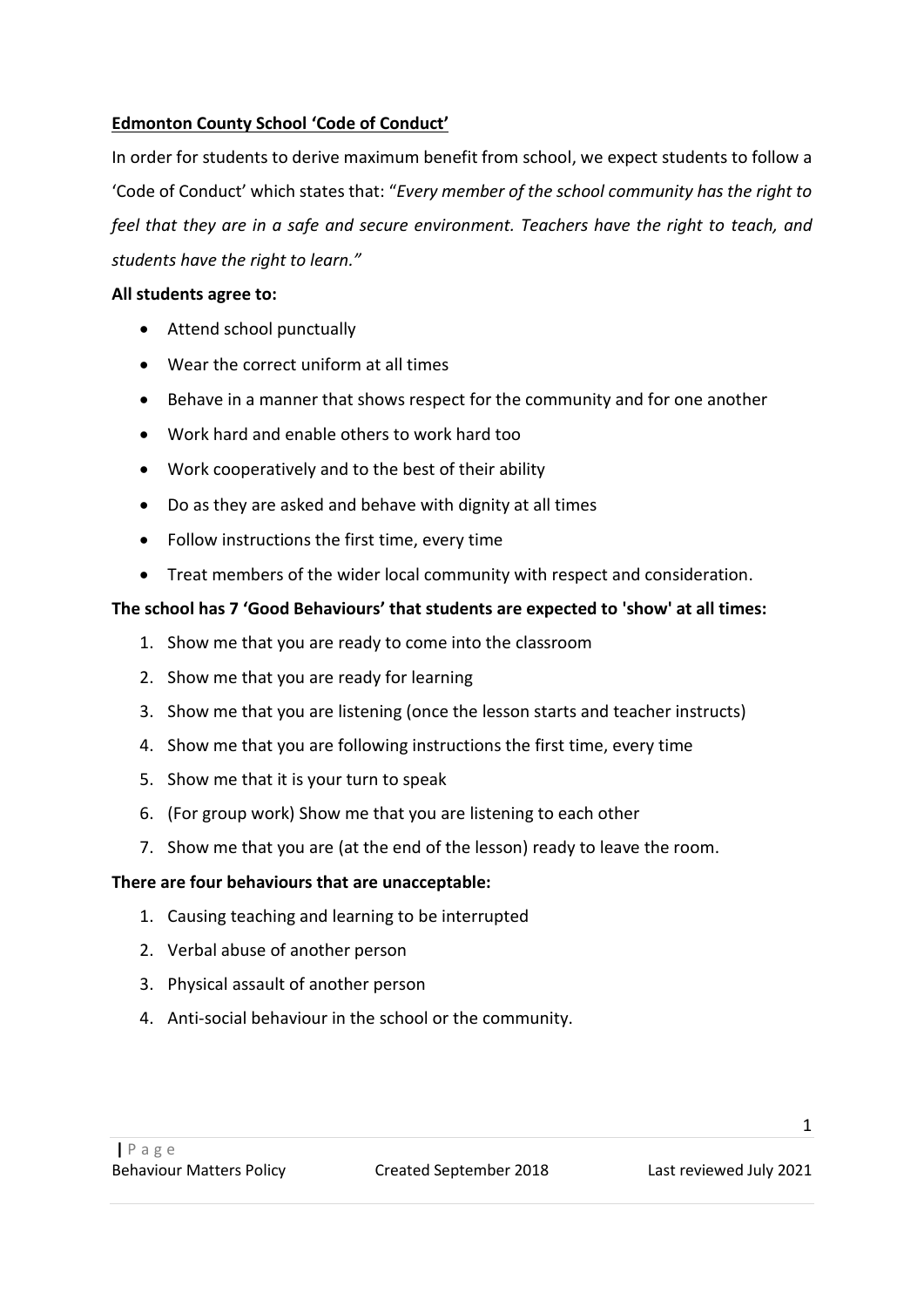### **'Hands-off' Policy**

To support with the above behaviours, the school operates a 'hands-off' approach between students. This means students should not touch other students, particularly without their consent. This avoids any confusion around wanted or unwanted touching.

### **Edmonton County has the following expectations of all students each day:**

### **Before School**

- Students should ensure that they arrive at school by 8.25am in readiness for lessons.
- Good behaviour when travelling to school is expected. Students should be polite and respectful to members of the public.
- Students should arrive wearing the correct uniform as set out in the uniform policy). The identification card and lanyard must be fully visible at all times.
- All students should have a school bag which contains- workbooks, planner, pen (a black and green pen are both essential), reading book, pencil, calculator.
- Students should not bring valuables to school. The school accepts no liability for valuables (including mobile phones) lost unless they have been handed to a member of staff for safekeeping.
- If a mobile phone is seen or heard it will be confiscated. The 'Mobile phone acceptable use policy' sets out the school's expectations regarding electronic devices.
- If students arrive at school after 8.25am they will be marked late and issued with a detention on the same day.

### **During the day**

- Students in years 8-13 should go directly to their classroom so that the lesson starts promptly at 8.30am.
- Students in year 7 line up before period 1.
- Students in other year groups will line up after break and lunch.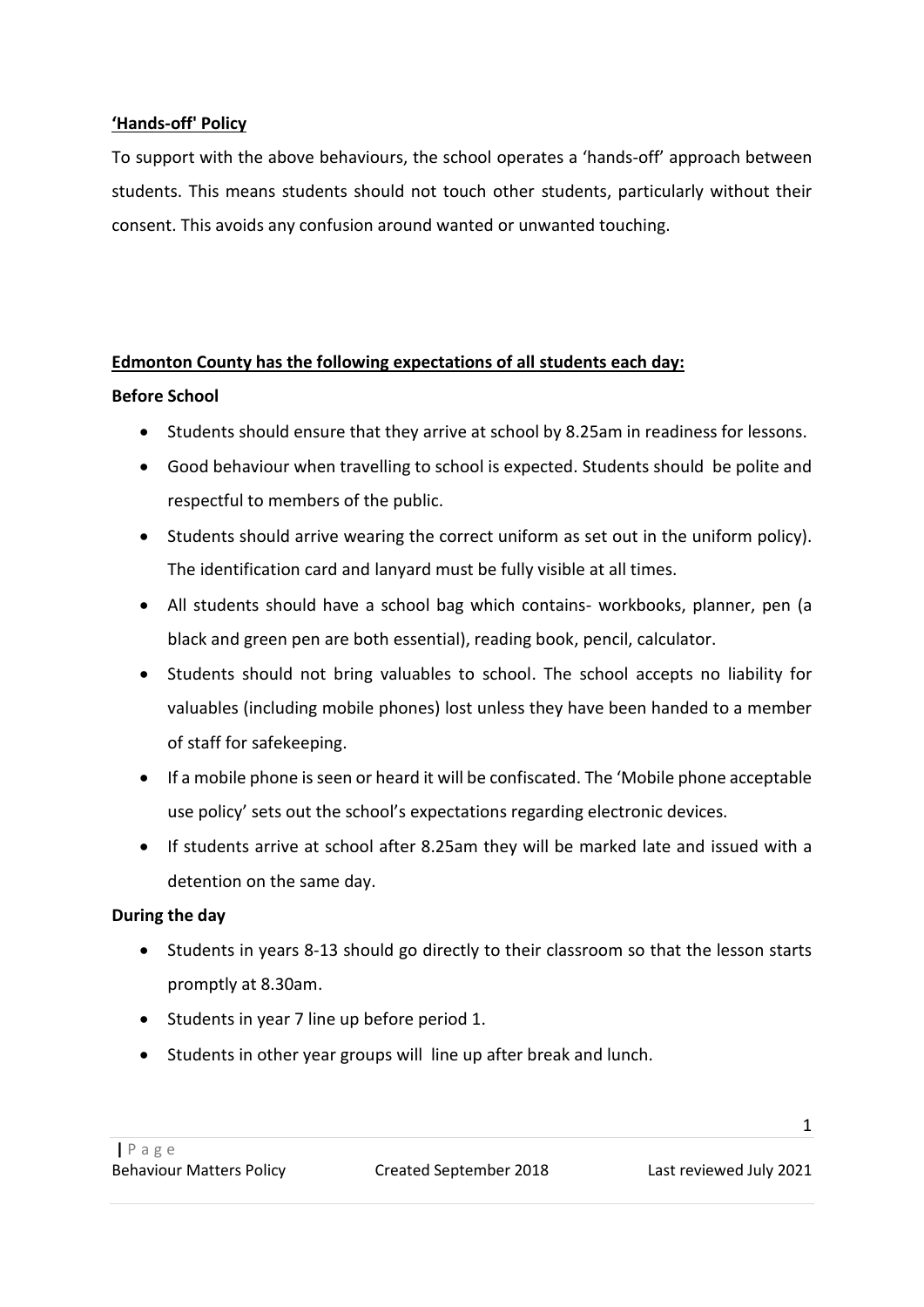- Students should write the date and title in their books and underline with a ruler.
- Each lesson begins with a 'Do Now' task. Students should go to their assigned place and work on the 'Do Now' task unless told to do otherwise by the teacher.
- In lessons, students are expected to pay attention and should not be talking unless the teacher has told them they may
- All students are expected to do their best in lessons. Unsatisfactory work must be repeated.
- Work should be neat and tidy (dates and titles should be underlined) and messy work must be repeated.
- The teacher will explain homework tasks, ensure it is on 'Show My Homework' and state when it must be done.
- Students should move through the corridors quickly and with consideration for others.
- Students must go to their next lesson, as quickly as possible.
- It is up to the teacher to decide where a student sits in class and what work is to be done. If a student is unhappy about what they are asked to do, they should speak to the teacher at the end of the lesson but must do what is asked.
- If a student behaves in such a way that this causes disruption to teaching and learning, then a sanction will be applied.

## **At Break**

- Break times are varied by year group and set out in Student Planners.
- Students may purchase food from school catering service in the canteen or from the pod.
- Students should not wear coats in the canteen and may refused entry if not in full uniform.
- Students must queue up and there must be no pushing in.
- Anyone pushing in will be sent to the back of the line.
- Students must throw away any rubbish or uneaten food.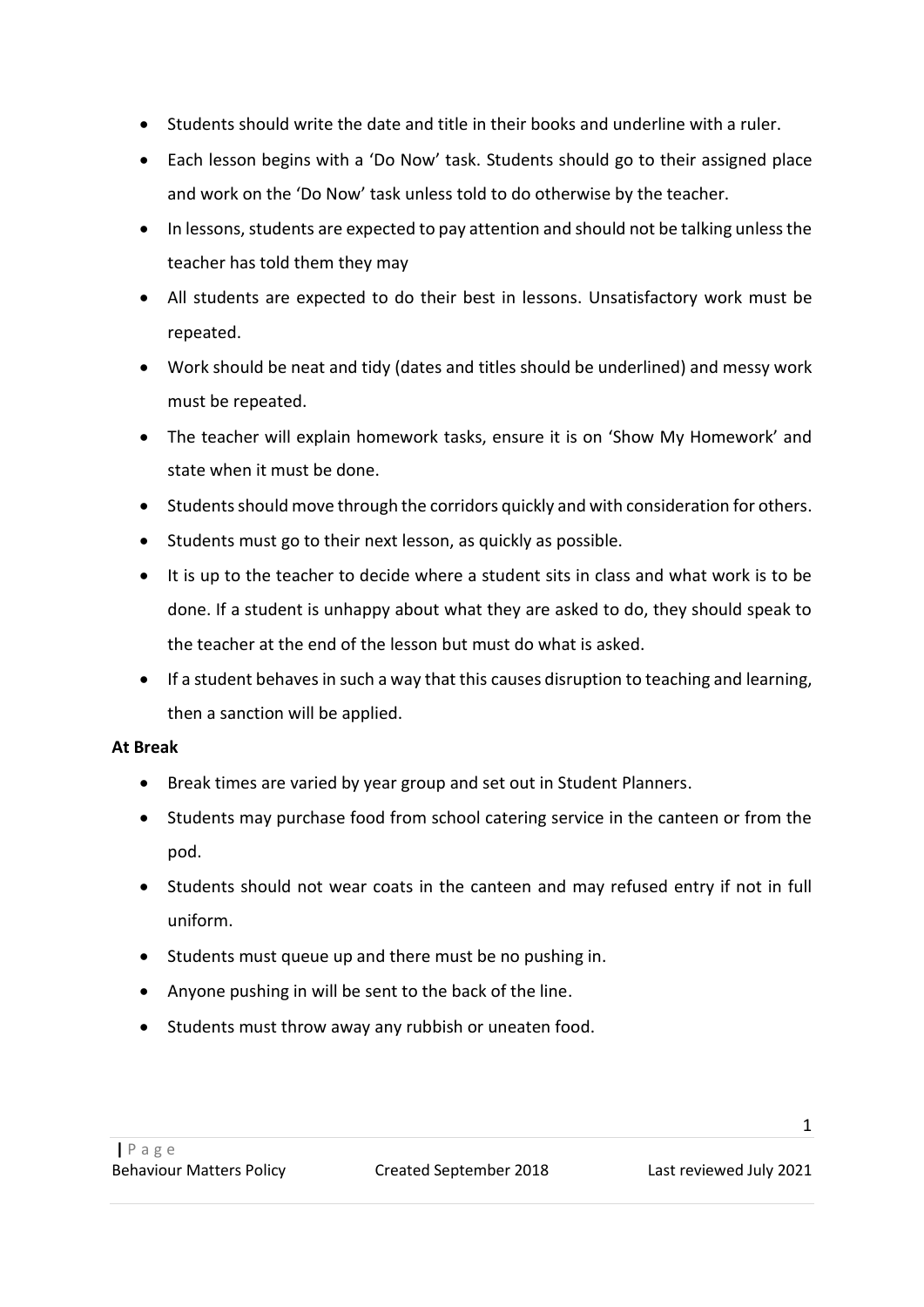• At the end of break students in year 7 (and other year groups by direction) must lineup in their appropriate teaching group ready for their next lesson.

## **Tutor time**

- Tutor time is from 2.40-3:00pm every day.
- At the end of lesson 5, students must go straight to their tutor room unless it is a day for assembly.
- If it is assembly, students must line up in silence in register order in the playground.

## **End of School**

- Students should leave the school promptly unless working under the direction of a teacher.
- Students who gave a detention must go to the School Canteen for detention.
- Students must behave in a manner that shows respect for our community when travelling home from school
- If students go to the local shops after school, they must behave in a respectful manner
- If students travel home by bus, they should line-up at the bus-stop, behaving appropriately and following the instructions of staff.
- Students must leave the A10 terrace by 3.30pm

## **Mobile Phones**

At Edmonton County School we recognise that mobile phones, including smartphones, are an important part of everyday life for our pupils, parents and staff, as well as the wider school community. We understand parents may wish their children to carry a mobile phone for contact to and from school.

Mobile phones are not permitted to be used on the school site and should be turned off and always put away. Students should store their phones safely in their blazer pocket or their bag.

Phones will be immediately confiscated if seen on or in use on school grounds.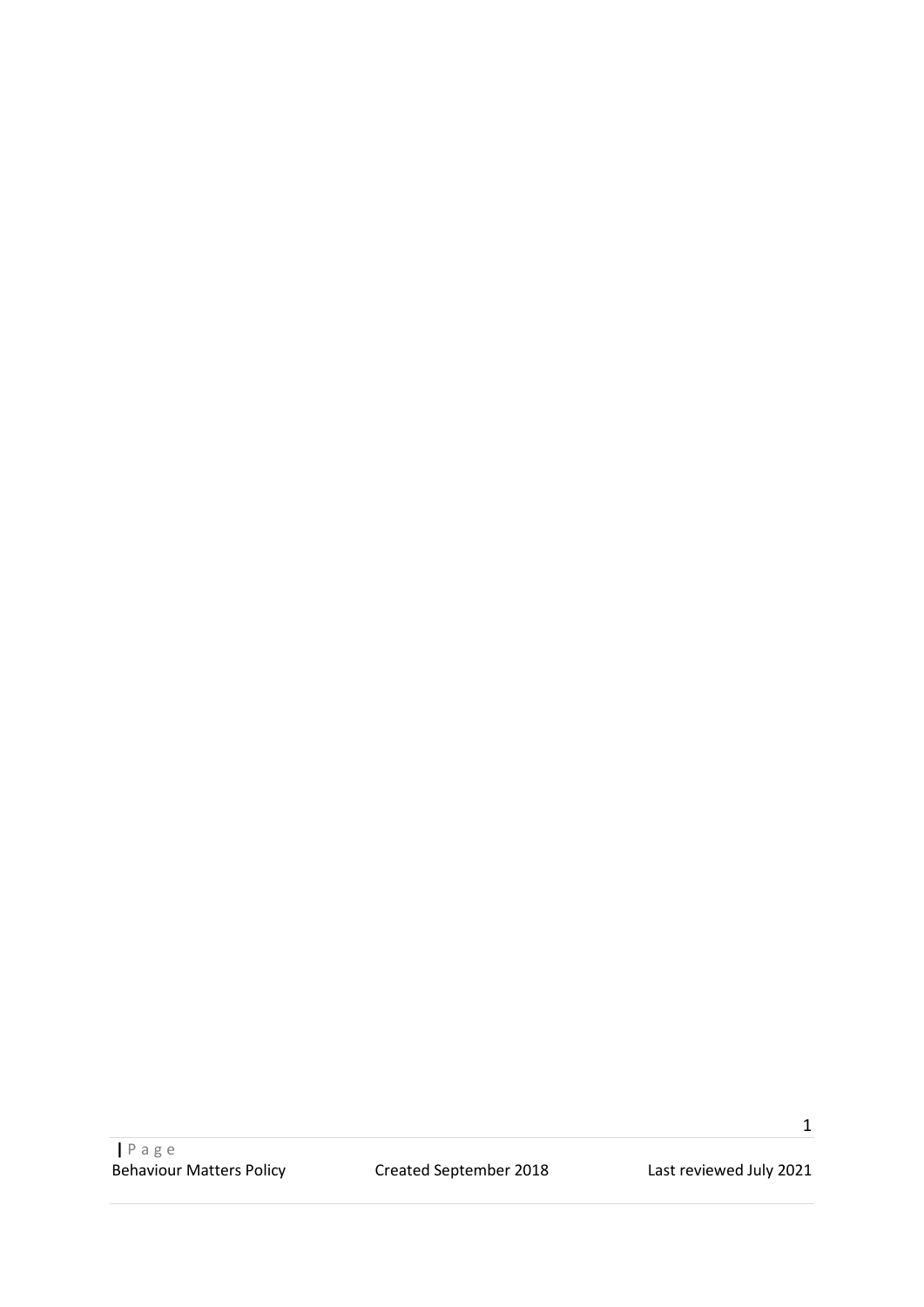## **Rewards and Sanctions**

Edmonton County School seeks to recognise and acknowledge positive behaviour for learning and reward students who exhibit model behaviour and increase the motivation of all students to succeed. At ECS we seek to promote and reinforce our expectations of students by employing opportunities to celebrate and reward positive behaviour for learning.

Students will be rewarded when they are displaying positive behaviour for learning in class. Teachers are expected to monitor students' behaviour and catch them 'doing the right thing.' Praise teachers should employ includes:

- Positive feedback in students' books
- Verbal praise and thanks
- Communication home in the students' planners
- A 'well done' praise text home
- A positive phone call home
- A positive post-card home
- Recognition in the student celebration assemblies

### **Lesson Scores**

The school recognises effort in class through the use of lesson scores. An entry is made on the register for all students in all sessions.

To be given a lesson score of 3 students will have:

- Followed all of 7 good behaviours
- Challenged themselves and extend their learning
- Shown exemplary behaviour throughout the lesson
- Been a great role model by taking a lead in their learning and that of others

To be given a lesson score of 2 students will have:

- Followed the majority of the 7 good behaviours
- Completed all their work to the best of their ability
- Been respectful and polite to all members of the class
- Been actively involved in their learning and that of others

To be given a lesson score of 1 students will have: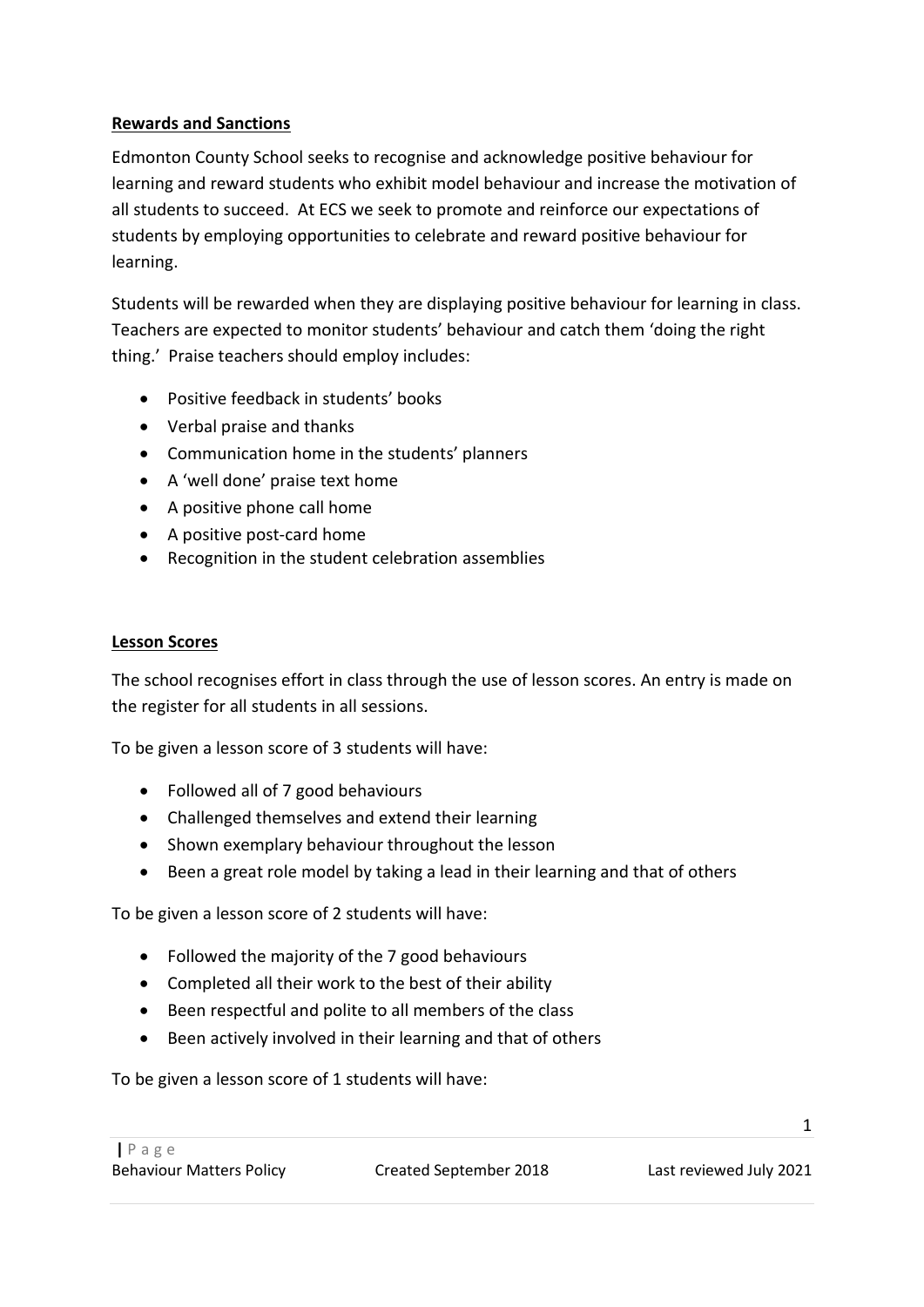- Not followed some of the 7 good behaviours
- Completed some of the classwork, but not to the standard expected
- Been issued a warning more than once
- Been off-task, or disrupted the learning of others

To be given a lesson score of 8 students will have:

- Not followed the majority of the 7 good behaviours
- Made little or no effort to complete their work
- Been issued a warning more than twice
- Been disrespectful or impolite to others

To be given a lesson score of 9 students will have:

- Been issued an '8' lesson score and not responded appropriately
- Been involved in a serious incident that disrupted learning

# *Any student issued a '9' lesson score, will be removed from the lesson and placed into another classroom.*

Staff will indicate the reason for the student being awarded an 8 or 9 on the class register with a brief comment.

## **Lateness to lessons:**

- Students who are late to lessons should have this logged by the class teacher on the register including the number of minutes late.
- Late to lesson detentions will take place once a week during lunch time for each year group. Students will be entered for these by their Progress Leads.

## **Detentions:**

A student issued an '8' lesson score will automatically be required to attend a 30 minute 'Central Detention' after school on that day.

A student issued an '9' lesson score will automatically be required to attend a 45 minute 'Central Detention' after school on that day. This will usually result in an additional School Detention or an Exclusion from Lessons'.

Parents will be informed of these detentions by text message and where necessary a phone call. The school will try to give you notice of these sanctions but are not required to do so.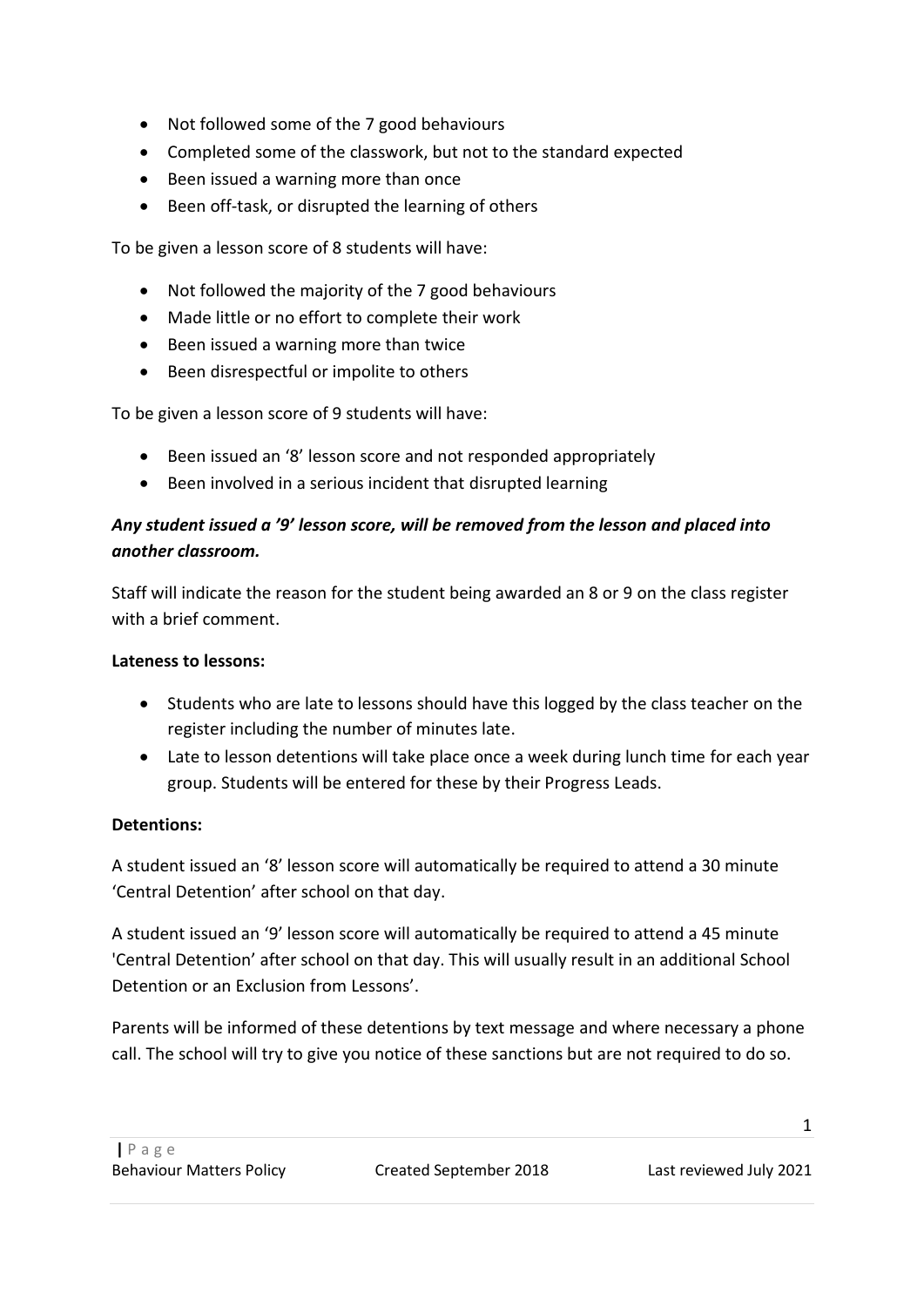The staff member who issued the '8' or '9' lesson score will contact the student's parents/carer to discuss the incident.

Where possible, teachers will attend the after-school detention in order to have a 'Restorative Learning Conversation' with the student, clarifying the expectations that have not been met, working to resolve any disputes and planning for future successful lessons.

## **Achievement and Behaviour Points**

Outside of classroom learning, students can be issued rewards and sanctions in accordance with the school's 'Code of Conduct'. These are referred to as 'Achievement Points' and 'Behaviour Points'.

Achievement Points are linked to the school's 'Reward Programme' which celebrates students for their commitment to improving the school community.

Behaviour Points are monitored by Year Teams and will automatically lead to a 45 minute 'Central Detention' after school on that day.

**Roll of honour:** Every half term, faculties and year teams will nominate a student from each year group for the roll of honour board, to recognise that they have consistently worked hard to improve their learning. These students will also receive a Year badge in assembly.

**Gold ties:** Year 10 students can apply for Head Boy/Girl and Deputy Head boy/ Girl positions in school. These students will become the Headteacher's ambassadors; they must exemplify model behaviour and as such have had no exclusions from school. They will be required to get a nomination form signed by a member of staff and write a letter of application to the Deputy Headteacher on each campus. If they are put forward, they will be interviewed by the Headteacher, who will make the final decision and appoint students to the role. Students will receive their ties in the final assembly at the end of the academic year.

Year 11 students can become prefects in school if their 'achievement points' and 'lesson scores' are in the top 10 per cent of the cohort. Prefects will be awarded in the reward and recognition assemblies. All students receiving gold ties will be expected to adhere to the code of conduct and they will sign a contract to that effect.

# **Monitoring of 'Lesson Scores'**

**Daily**: The Year Team will monitor lesson scores so that tutors can celebrate students doing well and support students where needed.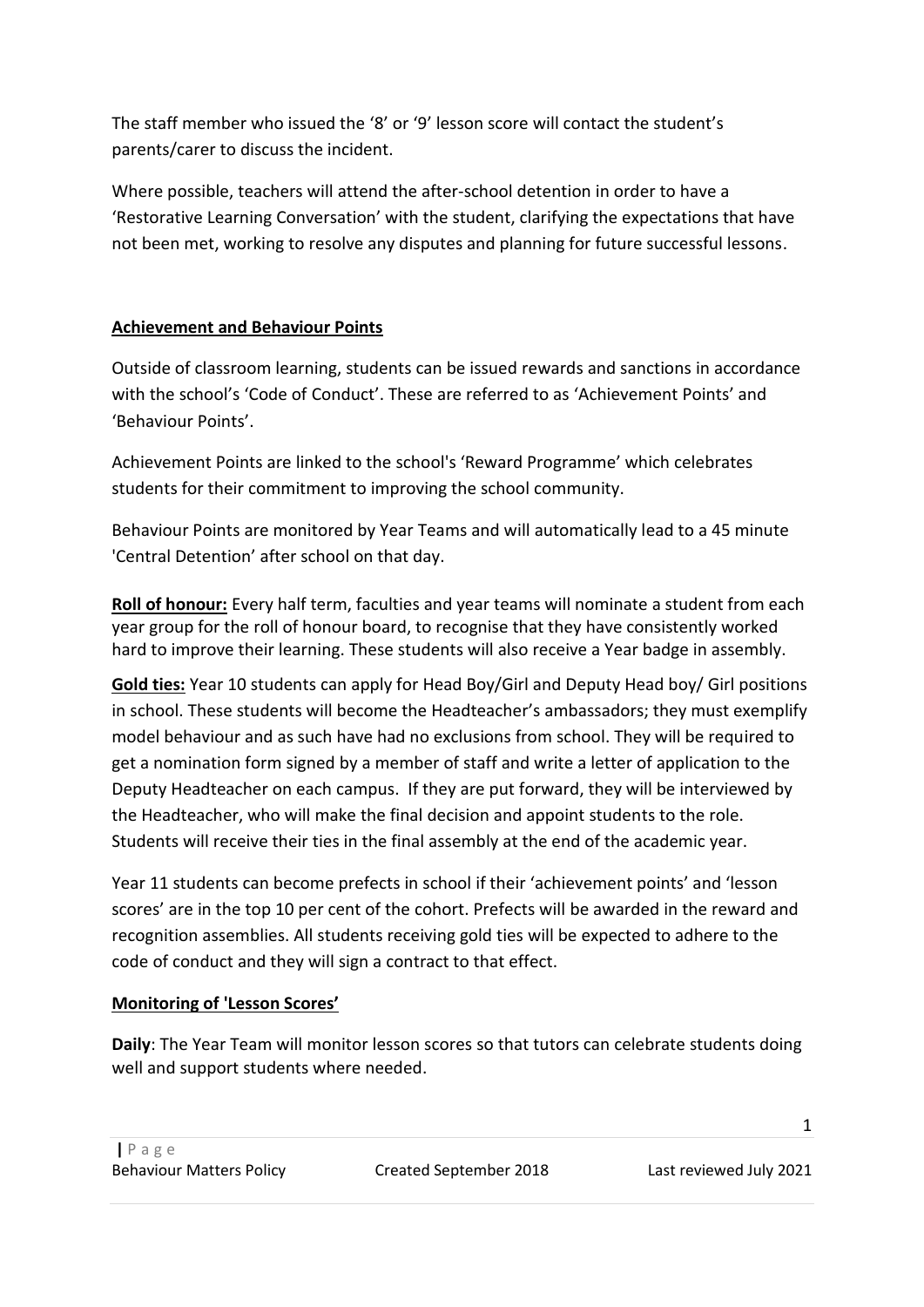**Weekly**: The Phase Team will monitor lesson scores and use these to recognise and reward students in assemblies and offer short-term support for students who need this.

**Termly**: At each Data Window, effort grades are added to student reports and shared with parents for each subject. The Leadership Team will offer rewards and long-term interventions for to support students who need this.

The school has a 'Rewards Programme' which rewards students in the following ways:

- Tutor Time and Assembly recognition
- Praise phone-calls or text-messages home
- Praise 'post-cards'
- Certificates, badges and uniform items
- Rewards vouchers
- Inclusion in off-site rewards trip

The above list is not exhaustive and other rewards may be introduced throughout the school year.

#### **Independent learning**

We believe that it is important to students' personal and academic development that we enable students to develop independent learning skills. The acknowledgement of these skills is important for students in recognising their own positive learning behaviours.

Process:

- All students have a section in their student learning journals that display the independent learning skills that we expect them to develop throughout their learning journey.
- Teachers will 'sign off' on students' evidenced independent skills throughout the year.
- When students reach each threshold, they receive a range of rewards, including recognition certificates in reward assemblies.
- The system operates alongside the Faculty reward structure, where a Faculty badge will be awarded for mastering all skills in a specific Faculty.

The acknowledgement of students' independent learning skills facilitates prompt and frequent recognition, as students will only ever be 10 signatures away from their next reward. All students have something to work towards.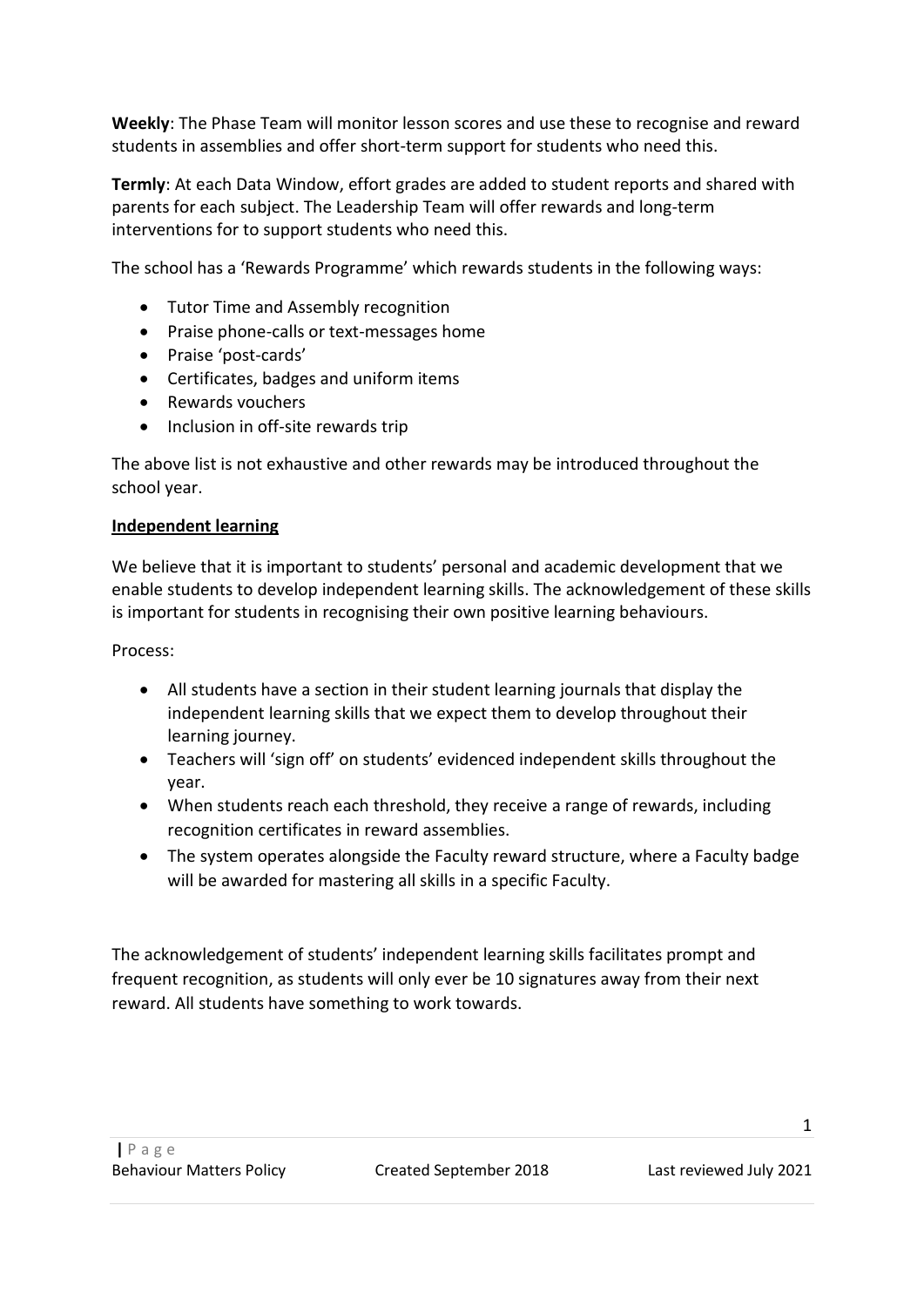Teachers should embed the explicit reference to the independent learning skills in their lessons and acknowledge the mastery of these so that students can be consistently rewarded. Progress Leaders and Student Managers will monitor the student learning journals and ensure that students are celebrated in reward assemblies for their efforts.

The Rewards Calendar for the year will be shared with staff and students at the beginning of each year.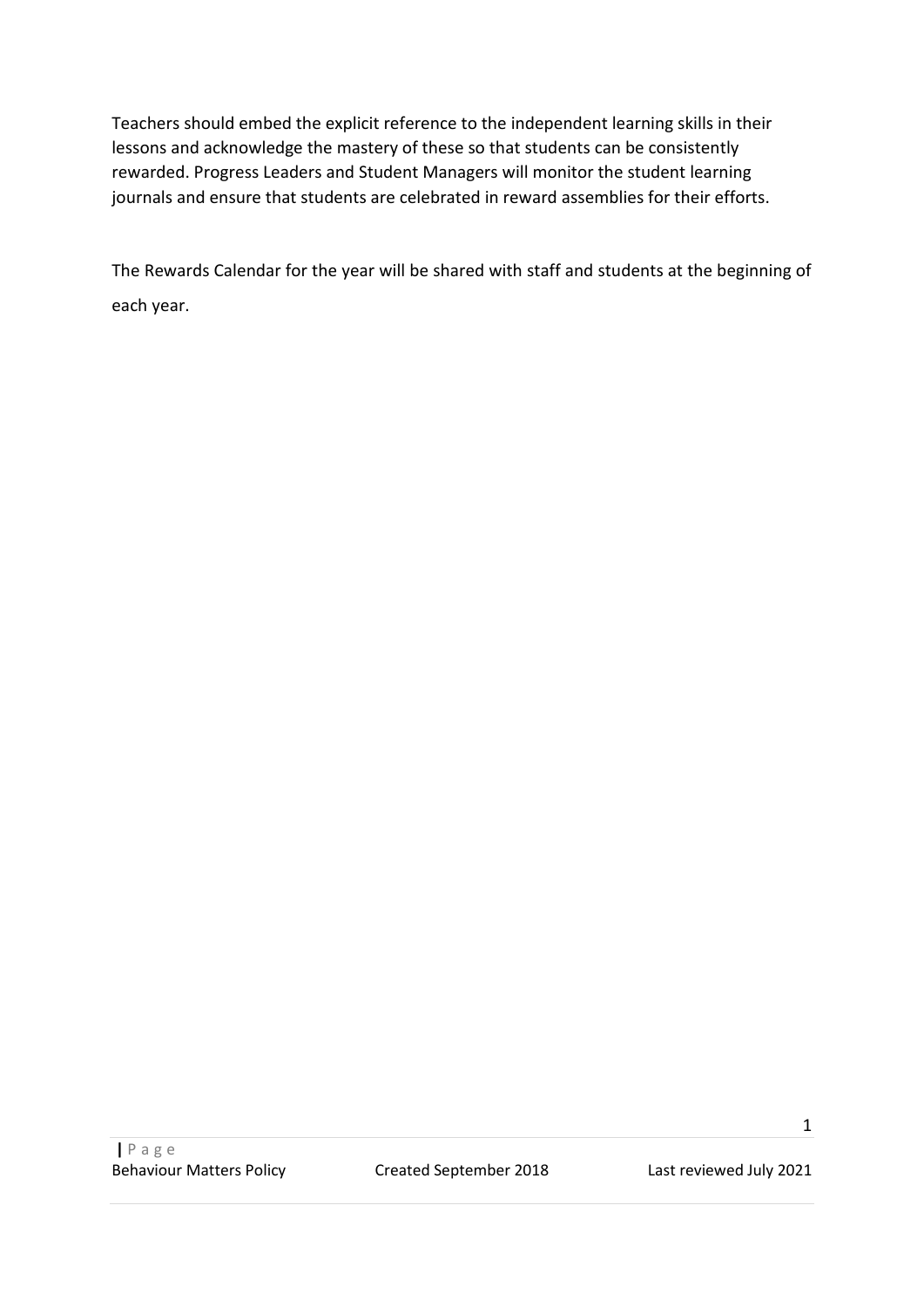#### **Homework Improvement Programme**

The school runs a compulsory Homework Improvement Programme for students identified as consistently not completing Homework. Students will be required to stay after school for 30 minutes every day until their Homework submission record improves. Parents will be informed prior to the student beginning the Programme.

### **Interventions and Support**

Students struggling to follow the school's 'Code of Conduct' will be offered support through behaviour interventions. These include, but are not limited to the following:

- Behaviour Panels
- Report Cards
- Behaviour Mentoring
- Inclusion Support
- Behaviour Workshops
- Senior Progress Lead support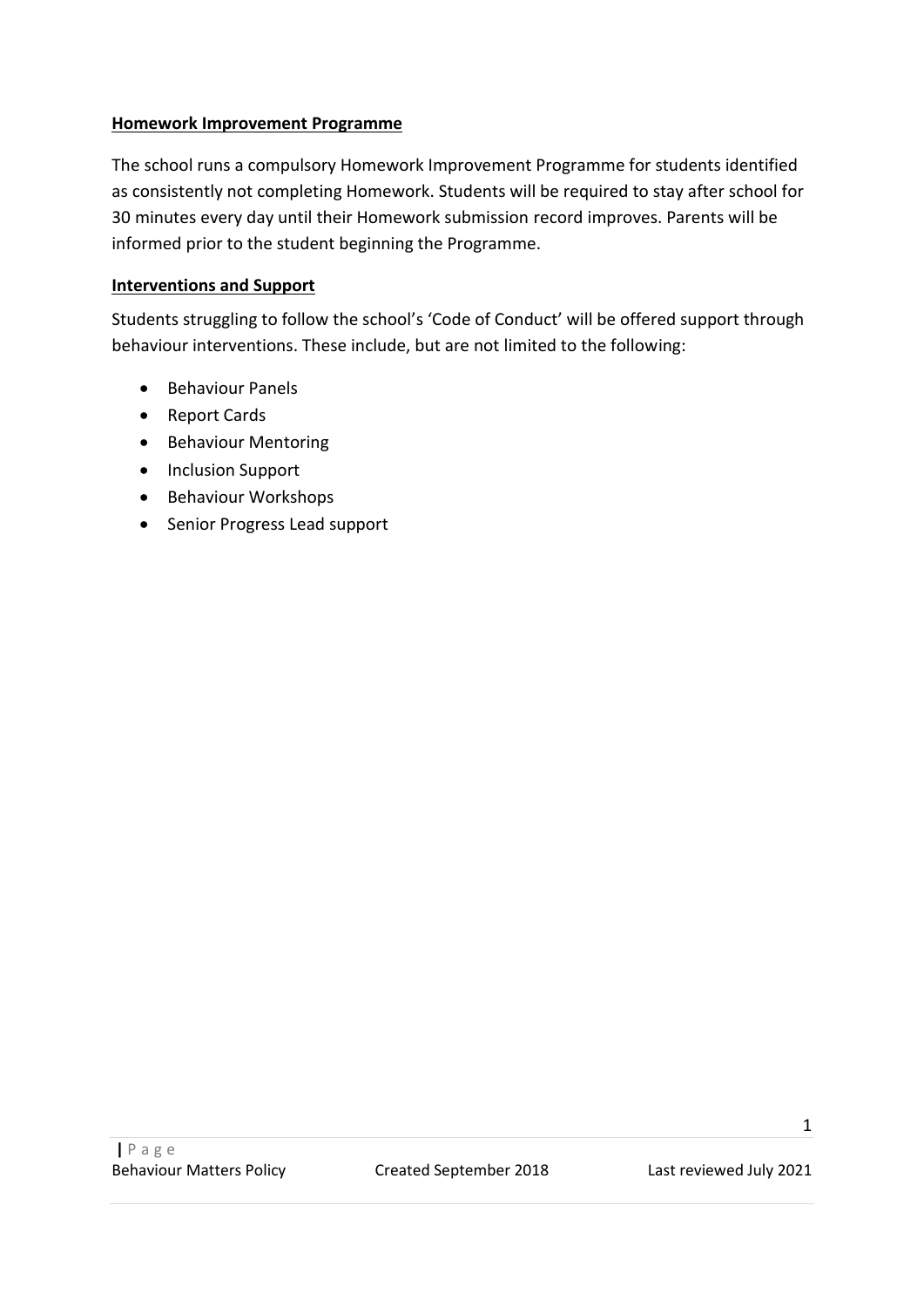#### **Exclusions**

#### **Investigations:**

If a student breaches the Behaviour Matters Policy, or the Code of Conduct, there may be an investigation into what happened. The student will be asked to write a statement. The person investigating the incident will decide who else to talk to about the incident.

Where an investigation has been carried out, a member of staff will attempt to contact you to explain what has happened and to inform you if there is a sanction. The school makes every attempt to communicate exclusions with parents, but failed communication does not prevent the student from being excluded from lessons. A 'fixed-term' exclusion would not begin until communication with parents/carers had been made, but the student can be placed into the school's Exclusion Room.

*Exclusion from lessons*- This is a serious sanction. Your child will not be allowed to attend lessons for a period of time. They will be placed into the school's Exclusion Room. You will be asked to attend a readmission meeting, led by a senior member of staff and your child has to acknowledge what they have done wrong and agree to targets that will be set.

*Fixed term exclusion* - This is a very serious sanction. Your child will not be allowed to attend school for a period of time. You will be asked to attend a readmission meeting, led by a senior member of staff and your child has to acknowledge what they have done wrong and agree to targets that will be set. Fixed period exclusions are issued by the Executive Headteacher. The authority to issue fixed term exclusions is extended to the Head of School and the Deputy Headteachers, under the Executive Headteacher's direction.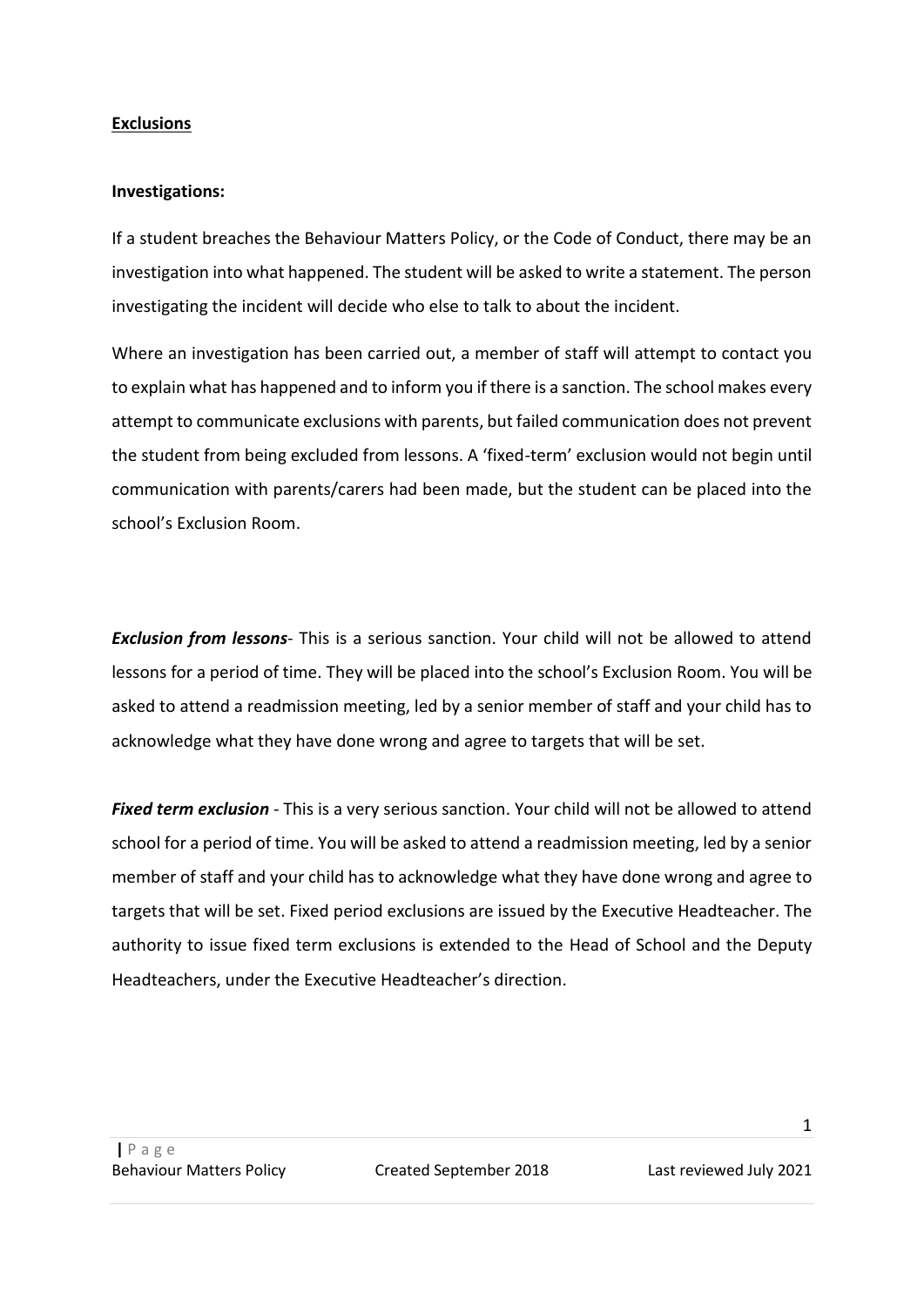Where your child's behaviour continues to be unacceptable, a senior member of staff will invite you to school to discuss the way forward. This may take the form of a Behaviour Support Panel or a meeting with Dr Tranter, the Executive Headteacher.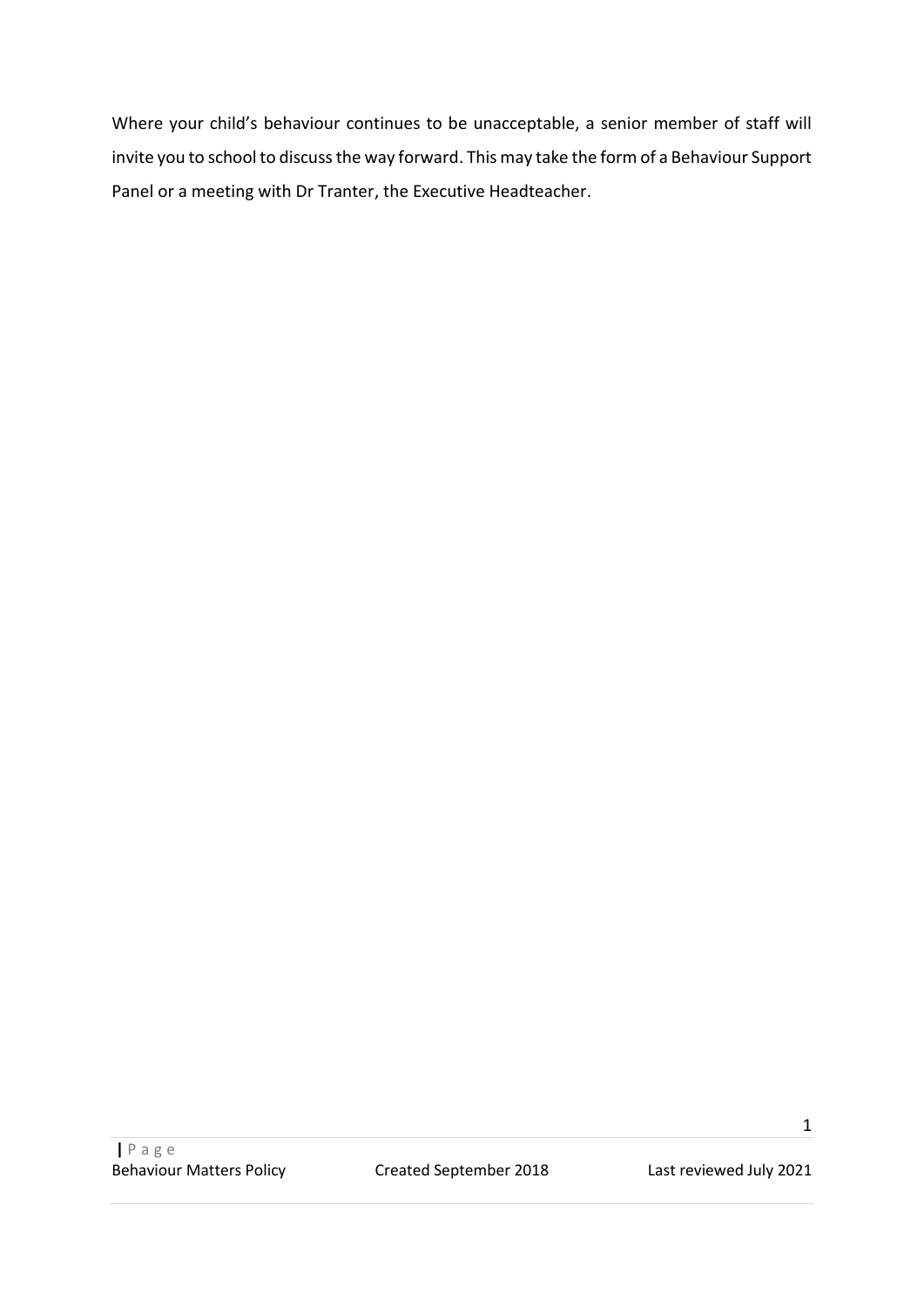### **Anti-bullying**

The school has a separate 'Anti-bullying policy' to ensure that students learn in a supportive, caring and safe environment, without fear of being bullied. Bullying is anti-social behaviour that affects everyone involved; it is unacceptable and will not be tolerated in school. The school seeks to eradicate bullying, as far as possible and to ensure that the needs of the victims of bullying and those that bully are addressed. Everyone has the right to be educated in a safe environment, free from discrimination, harassment and bullying. Only when all issues of bullying are addressed will all students benefit from equality of opportunity.

The school's Anti-bullying Policy can be read in full on the school's website.

### **Uniform**

All students are required to present themselves to school wearing full uniform smartly and correctly; this includes coming to school and going home in the correct uniform. Students should be dressed smartly, fit for an educational environment and ready to learn. We have high expectations of our students and every student is expected to meet our high standards of dress and to take a pride in their appearance.

If students are missing part of their required uniform, such as blazers or lanyards, they will serve a 30 minute detention after school on the day they arrive without their uniform. Students will not be admitted to the canteen for lunch without their full uniform or a uniform slip if they have a uniform infringement.

If students are seen wearing any non-school uniform items, these will be confiscated and given to the student manager.

The school's Uniform Policy can be read in full on the school's website.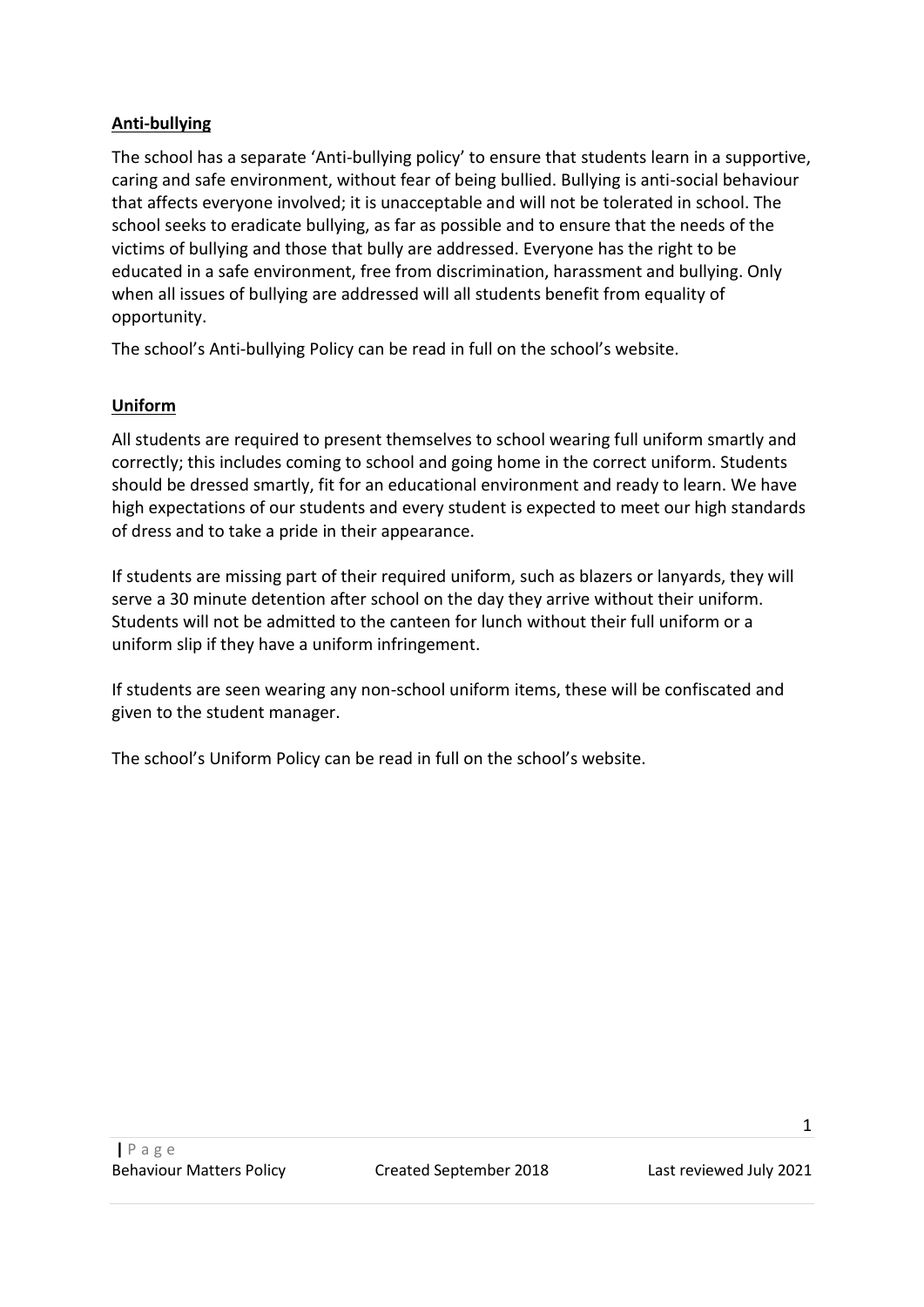#### **Peer-on-Peer abuse**

The school's 'Peer-on Peer abuse' policy states that every student should feel safe and protected from any form of abuse which, means any kind of physical abuse, emotional abuse, sexual abuse, neglect, and includes peer on peer abuse. All children without exception have the right to protection from abuse regardless of gender, ethnicity, disability, sexuality, or beliefs. No child or group of children must be treated any less favourably than others in being able to access services which meet their needs.

At Edmonton County School we will not tolerate sexual harassment nor sexual violence. Where the behaviour is classified as a criminal act we will support the complainant in referring the incident to the Police.

If a pupil makes an allegation of sexual abuse then the complainant will be supported to provide a full account of what has happened. The incident will be referred to a member of the Leadership Team. Parents will be informed of the allegation and a risk assessment undertaken to establish the best way to achieve best evidence. The subject of the complaint will normally be removed from lessons and a statement taken.

The school's Peer-on-Peer abuse policy can be read in full on the school's website.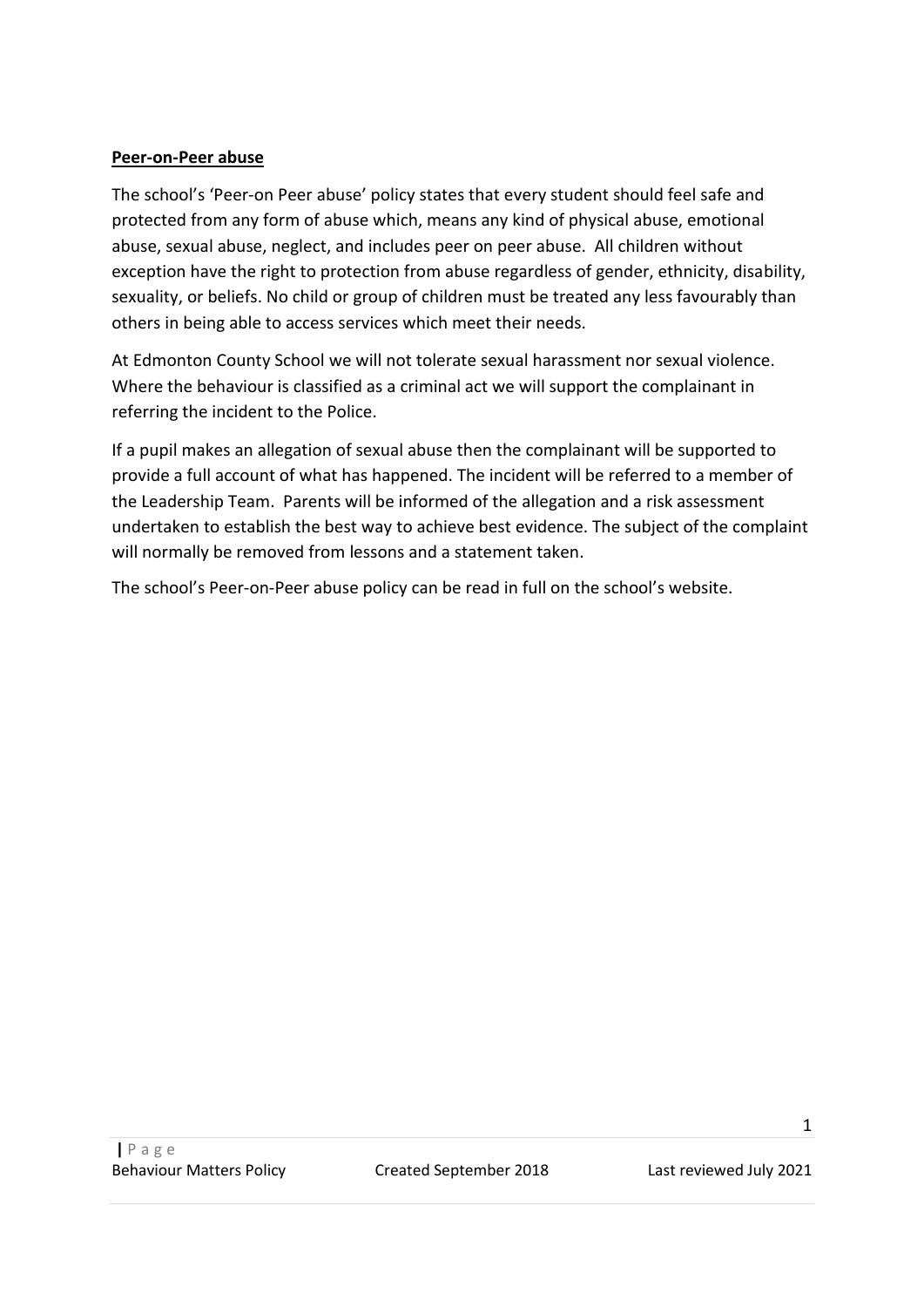### **Reporting concerns**

### **Students:**

Students should take responsibility for their behaviour and the consequences of their actions.

All students are expected to behave with dignity at all times.

*If there is a problem, there are a number of people who will help:*

**Student Welfare**- *if students are feeling unwell but only with their planner signed by the class teacher.*

**Student Manager**- *if there is a general problem*

**Progress Lead** - *if the problem is about learning or progress*

**Assistant Headteacher** - *if you are unhappy with what your Progress Lead has said*

- Ms Younes- Head of KS4 (Cambridge)
- Mr Delbourgo -Head of KS4 Phase (Bury)
- Mrs Alibhai Head of KS3 (Bury)
- Ms Jean-Baptiste- Head of KS3 (Cambridge)

**Deputy Headteacher** - *if you are unhappy with what your Assistant Headteacher has said*

- Ms Panayi- Cambridge
- Mr Lloyd- Cambridge
- Mr Christie Bury

*If you have tried to resolve the problem but are unhappy after speaking to one of the Deputy Heads s*peak to Mr Miller**- Head of School.** *If you have tried to resolve the problem but are unhappy after speaking to Mr Miller make an appointment with Dr Tranter - Executive* **Headteacher**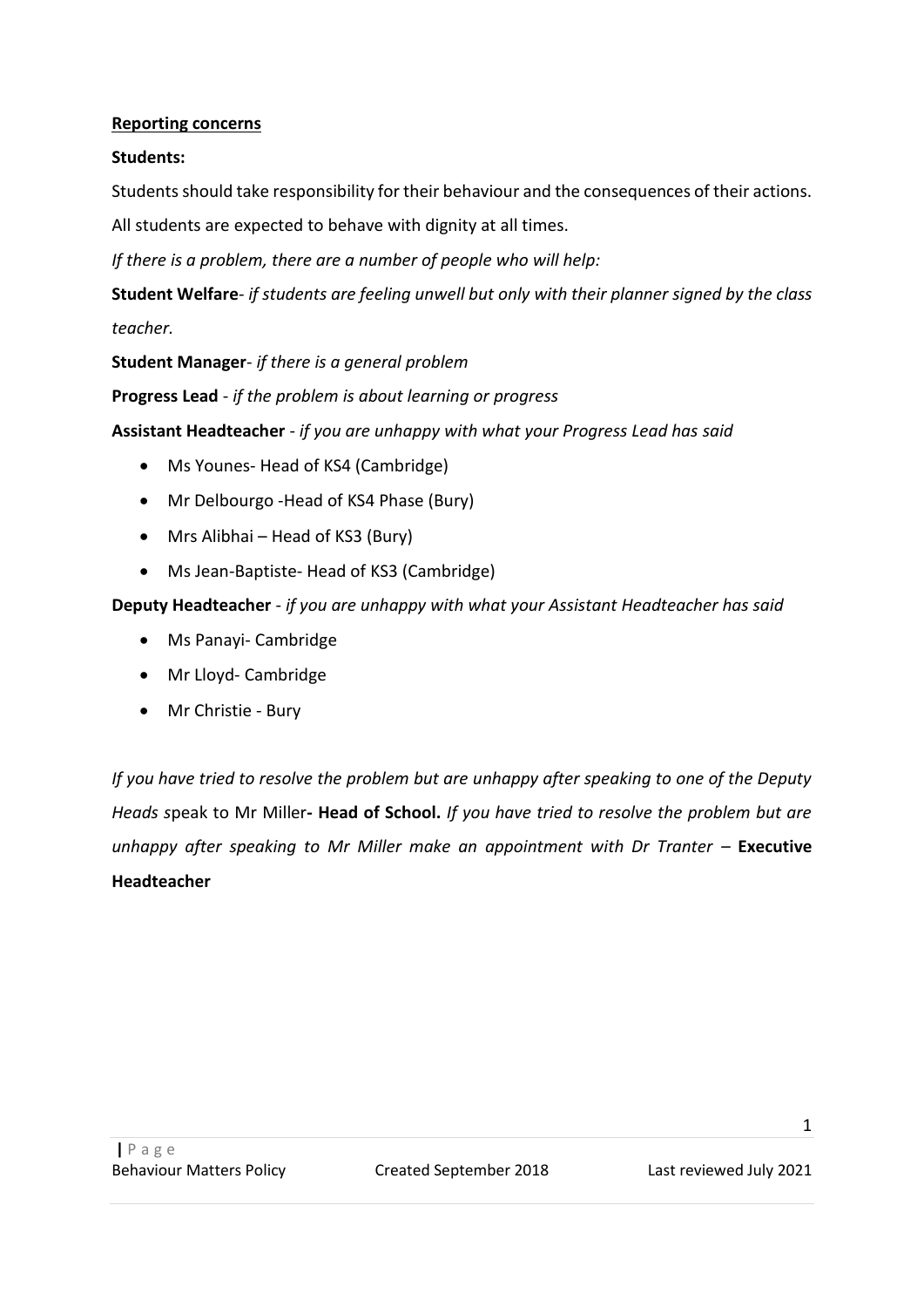#### **Parents and Carers**

#### **If there is a problem:**

Please contact the school by email or telephone. Please ask for your child's Progress Lead or Student Manager and explain the problem.

We will try to return your call within 24 hours. If you have not had a response from the school by 48 hours, please contact us again and ask to speak to a member of the Leadership Team.

**Student Welfare**- *if your concern is linked to a medical condition*

**Student Manager**- *if there is a general problem*

**Progress Lead** - *if the problem is about learning or progress*

**Assistant Headteacher** - *if you are unhappy with what the Progress Lead has said*

- Ms Younes- Head of KS4 (Cambridge)
- Mr Delbourgo -Head of KS4 Phase (Bury)
- Mrs Alibhai Head of KS3 (Bury)
- Ms Jean-Baptiste- Head of KS3 (Cambridge)

**Deputy Headteacher** - *if you are unhappy with what the Assistant Headteacher has said*

- Ms Panayi- Cambridge
- Mr Lloyd- Cambridge
- Mr Christie Bury

*If you have tried to resolve the problem but are unhappy after speaking to one of the Deputy Heads s*peak to Mr Miller**- Head of School.** *If you have tried to resolve the problem but are unhappy after speaking to Mr Miller make an appointment with Dr Tranter – Executive* **Headteacher**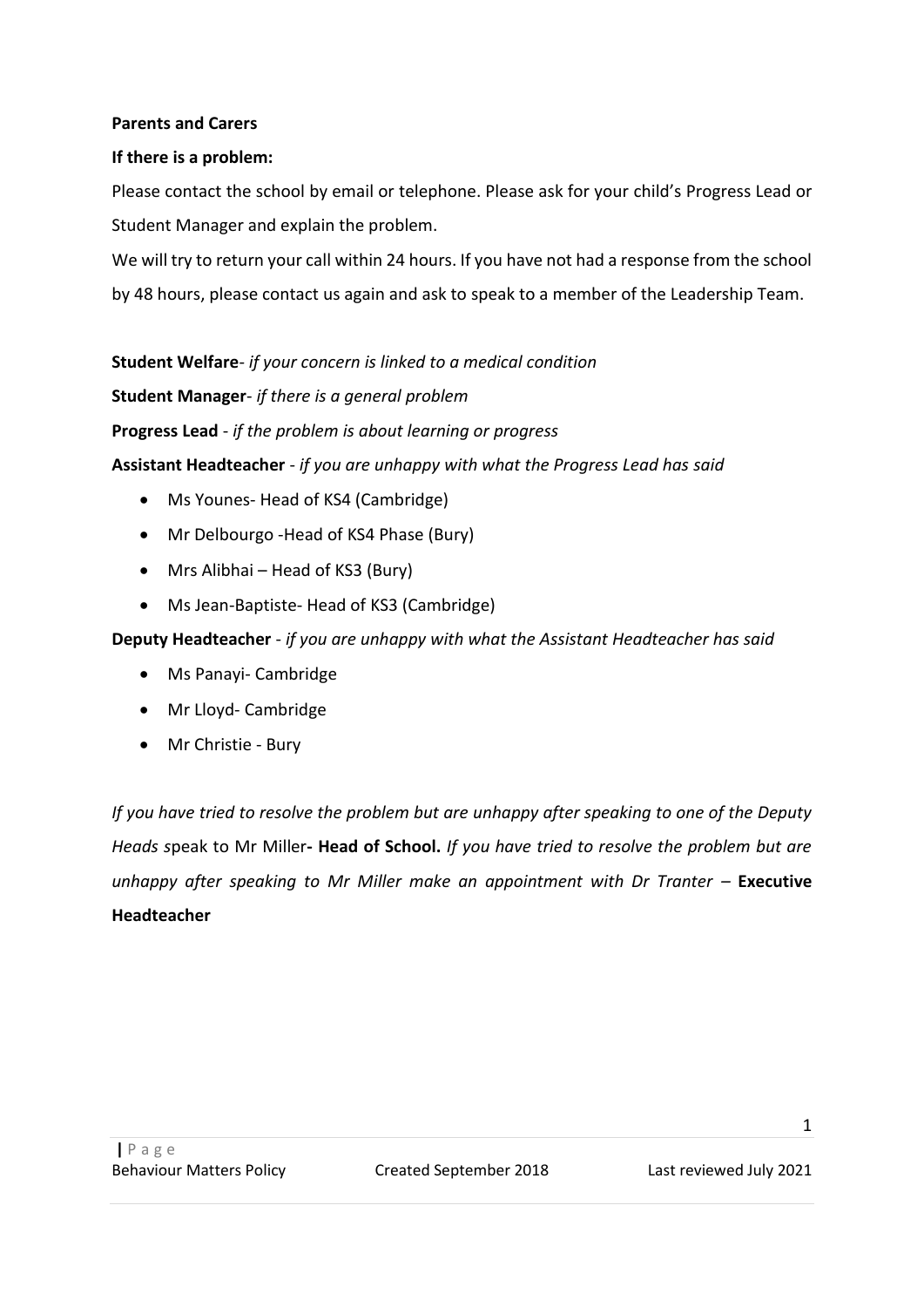#### **Meetings**

If as a parent or carer you wish to have a meeting with a member of staff, please telephone or email for an appointment. Teachers are working with classes during the day and so are generally unavailable.

If you arrive at school without an appointment, we will meet with you if possible but it is more likely that there will be no-one available to meet with you.

If you are unhappy with the decision to sanction your child, you should first of all contact the person who made the decision. If the issue is unresolved, please contact the Deputy Head (as noted above) or Mr Miller, Head of School.

Dr Tranter is always happy to meet with parents to discuss any concerns. If you wish to meet with Dr Tranter, then please telephone the school.

Our policy is that meetings are with the person (s) who have parental responsibility only. We will not hold meetings with members of the extended family (brothers, sisters, aunts, uncles etc.) unless agreed in advance. If a translator is required, we will arrange this.

**Our core value is that staff, students and visitors must be treated with courtesy and respect. We ask that you treat everybody with respect. We adopt a zero tolerance approach to anyone who interacts with students or staff in an intimidating, aggressive or threatening manner. We expect parents and carers to be polite and considerate to the staff at the school. If parents or carers verbally abuse, shout or in any other way behave in an unacceptable manner, they will be asked to leave. The Executive Headteacher will be informed . The Executive Headteacher has the power to ban a person from the school site and its locality.**